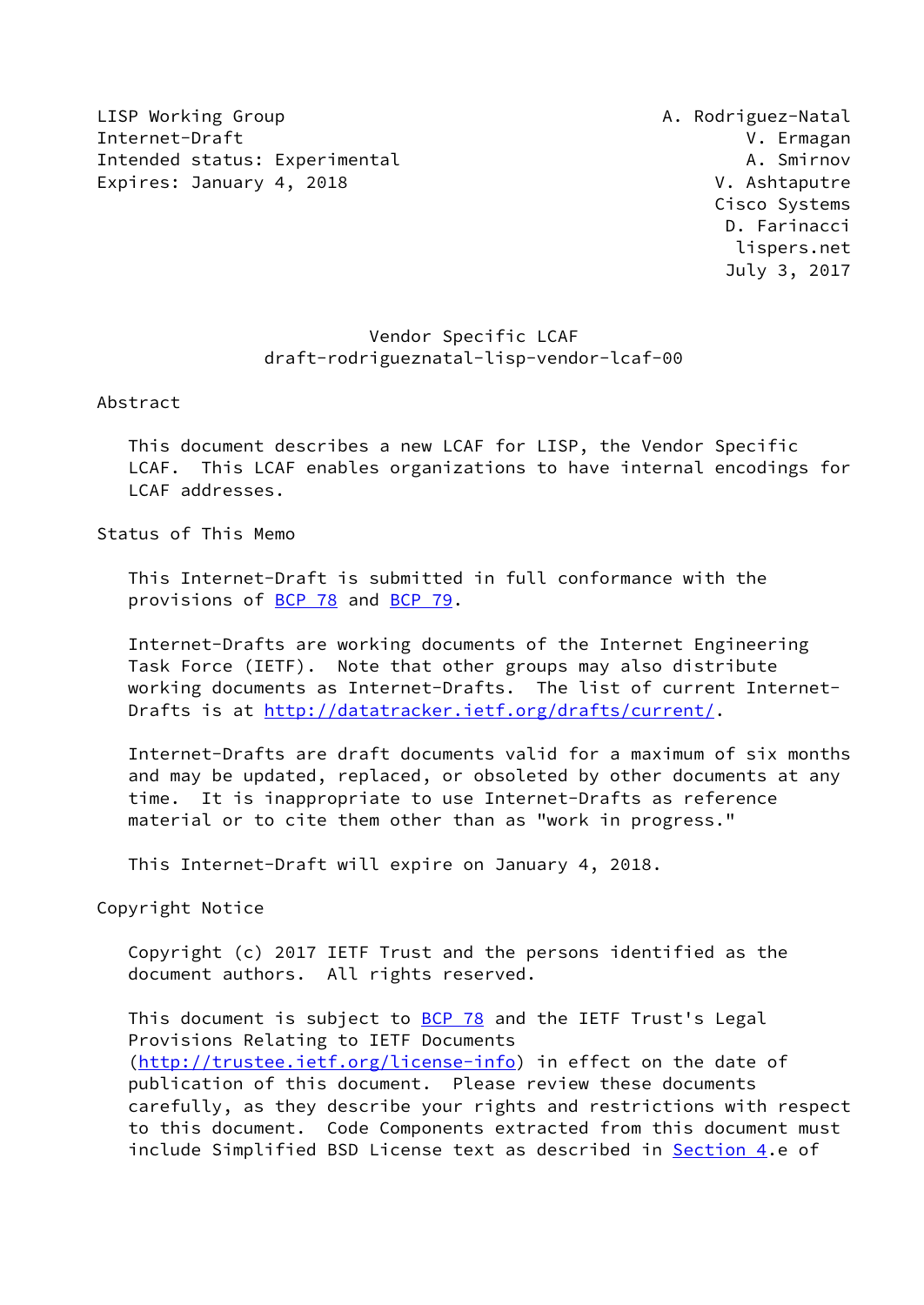```
Internet-Draft LISP-Vendor-LCAF July 2017
```
 the Trust Legal Provisions and are provided without warranty as described in the Simplified BSD License.

Table of Contents

|  | 1. Introduction $\ldots \ldots \ldots \ldots \ldots \ldots \ldots \ldots \ldots$ |  |  |  |  |  |  |  |  |  |  |
|--|----------------------------------------------------------------------------------|--|--|--|--|--|--|--|--|--|--|
|  |                                                                                  |  |  |  |  |  |  |  |  |  |  |
|  | 3. Security Considerations 3                                                     |  |  |  |  |  |  |  |  |  |  |
|  |                                                                                  |  |  |  |  |  |  |  |  |  |  |
|  |                                                                                  |  |  |  |  |  |  |  |  |  |  |
|  |                                                                                  |  |  |  |  |  |  |  |  |  |  |
|  |                                                                                  |  |  |  |  |  |  |  |  |  |  |

## <span id="page-1-0"></span>[1](#page-1-0). Introduction

The LISP Canonical Address Format [[RFC8060](https://datatracker.ietf.org/doc/pdf/rfc8060)] defines the format and encoding for different address types that can be used on LISP [\[RFC6830](https://datatracker.ietf.org/doc/pdf/rfc6830)] deployments. However, certain deployments require specific format encodings that may not be applicable outside of the use-case for which they are defined. The Vendor Specific LCAF allows organizations to create LCAF addresses to be internally-only used on particular LISP deployments.

<span id="page-1-2"></span>[2](#page-1-2). Vendor Specific LCAF

 The Vendor Specific LCAF relies on using the IEEE Organizationally Unique Identifier (OUI) [\[IEEE.802\\_2001](#page-3-2)] to prevent collisions across vendors or organizations using the LCAF. The format of the Vendor Specific LCAF is provided below.

0 1 2 3 0 1 2 3 4 5 6 7 8 9 0 1 2 3 4 5 6 7 8 9 0 1 2 3 4 5 6 7 8 9 0 1 +-+-+-+-+-+-+-+-+-+-+-+-+-+-+-+-+-+-+-+-+-+-+-+-+-+-+-+-+-+-+-+-+ | AFI = 16387 | Rsvd1 | Flags | +-+-+-+-+-+-+-+-+-+-+-+-+-+-+-+-+-+-+-+-+-+-+-+-+-+-+-+-+-+-+-+-+ | Type = 255 | Rsvd2 | Length | +-+-+-+-+-+-+-+-+-+-+-+-+-+-+-+-+-+-+-+-+-+-+-+-+-+-+-+-+-+-+-+-+ Rsvd3 | Organizationally Unique Identifier (OUI) | +-+-+-+-+-+-+-+-+-+-+-+-+-+-+-+-+-+-+-+-+-+-+-+-+-+-+-+-+-+-+-+-+ Internal format... +-+-+-+-+-+-+-+-+-+-+-+-+-+-+-+-+-+-+-+-+-+-+-+-+-+-+-+-+-+-+-+-+

Vendor Specific LCAF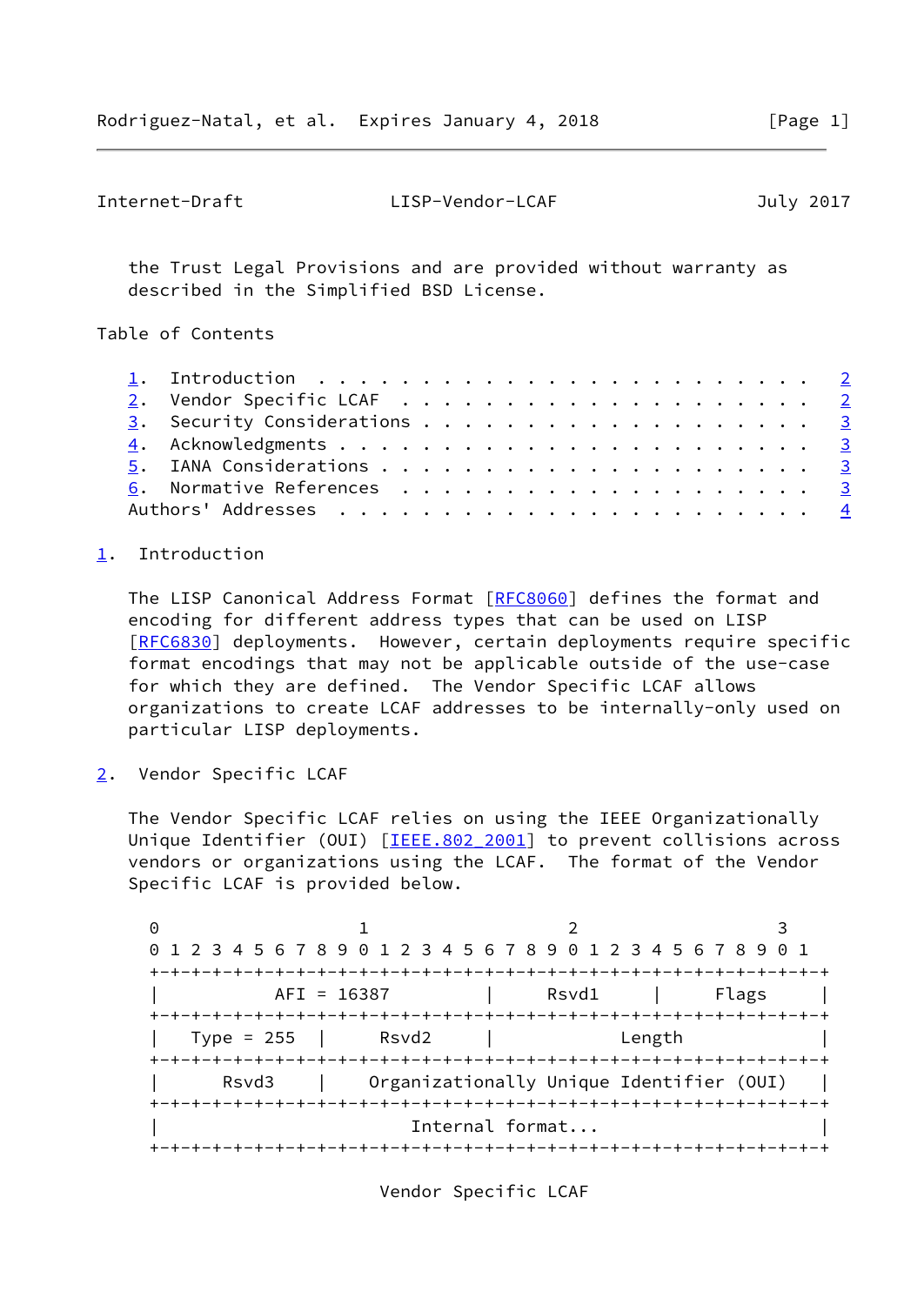The Vendor Specific LCAF has the following fields.

 Rsvd3: This 8-bit field is reserved for future use. It MUST be set to 0 on transmit and MUST be ignored on receipt.

Rodriguez-Natal, et al. Expires January 4, 2018 [Page 2]

<span id="page-2-2"></span>

Internet-Draft LISP-Vendor-LCAF July 2017

 Organizationally Unique Identifier (OUI): This is a 24-bit field that carries the IEEE OUI [\[IEEE.802\\_2001\]](#page-3-2) of the organization.

 Internal format: This is a variable length field that is left undefined on purpose. Each vendor or organization can define its own internal format(s) to use with the Vendor Specific LCAF.

The definition for the rest of the fields can be found in [[RFC8060](https://datatracker.ietf.org/doc/pdf/rfc8060)].

 The Vendor Specific LCAF type SHOULD not be used in deployments where different organizations interoperate. If a LISP device receives a LISP message containing an Vendor Specific LCAF with and OUI it does not understand, it SHOULD drop the message and a log action MUST be taken.

<span id="page-2-1"></span>[3](#page-2-1). Security Considerations

TBD.

<span id="page-2-0"></span>[4](#page-2-0). Acknowledgments

TBD.

<span id="page-2-3"></span>[5](#page-2-3). IANA Considerations

Following the guidelines of [\[RFC5226](https://datatracker.ietf.org/doc/pdf/rfc5226)], this document requests IANA to update the "LISP Canonical Address Format (LCAF) Types" Registry defined in [[RFC8060\]](https://datatracker.ietf.org/doc/pdf/rfc8060) to allocate the following assignment:

| Value #   LISP LCAF Type Name   Reference |  |
|-------------------------------------------|--|
| 255   Vendor Specific   <u>Section 2</u>  |  |

Table 1: Vendor Specific LCAF assignment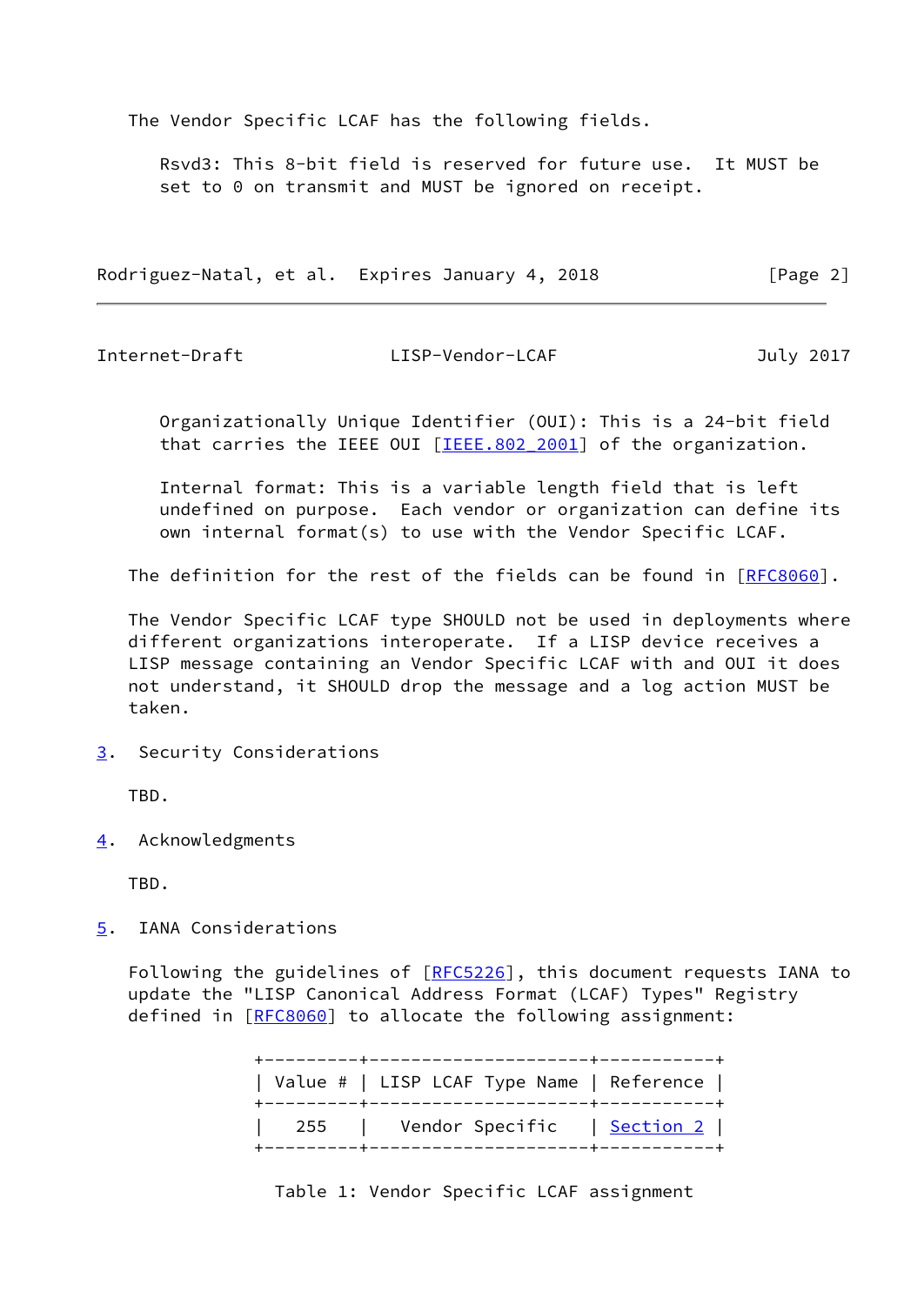## <span id="page-3-0"></span>[6](#page-3-0). Normative References

<span id="page-3-2"></span>[IEEE.802\_2001]

 IEEE, "IEEE Standard for Local and Metropolitan Area Networks: Overview and Architecture", IEEE 802-2001, DOI 10.1109/ieeestd.2002.93395, July 2002, <[http://ieeexplore.ieee.org/servlet/opac?punumber=7732>](http://ieeexplore.ieee.org/servlet/opac?punumber=7732).

Rodriguez-Natal, et al. Expires January 4, 2018 [Page 3]

<span id="page-3-1"></span>Internet-Draft LISP-Vendor-LCAF July 2017

- [RFC2119] Bradner, S., "Key words for use in RFCs to Indicate Requirement Levels", [BCP 14](https://datatracker.ietf.org/doc/pdf/bcp14), [RFC 2119](https://datatracker.ietf.org/doc/pdf/rfc2119), DOI 10.17487/RFC2119, March 1997, <<http://www.rfc-editor.org/info/rfc2119>>.
- [RFC5226] Narten, T. and H. Alvestrand, "Guidelines for Writing an IANA Considerations Section in RFCs", [RFC 5226](https://datatracker.ietf.org/doc/pdf/rfc5226), DOI 10.17487/RFC5226, May 2008, <<http://www.rfc-editor.org/info/rfc5226>>.
- [RFC6830] Farinacci, D., Fuller, V., Meyer, D., and D. Lewis, "The Locator/ID Separation Protocol (LISP)", [RFC 6830,](https://datatracker.ietf.org/doc/pdf/rfc6830) DOI 10.17487/RFC6830, January 2013, <<http://www.rfc-editor.org/info/rfc6830>>.
- [RFC8060] Farinacci, D., Meyer, D., and J. Snijders, "LISP Canonical Address Format (LCAF)", [RFC 8060,](https://datatracker.ietf.org/doc/pdf/rfc8060) DOI 10.17487/RFC8060, February 2017, <<http://www.rfc-editor.org/info/rfc8060>>.

Authors' Addresses

 Alberto Rodriguez-Natal Cisco Systems 170 Tasman Drive San Jose, CA USA

Email: natal@cisco.com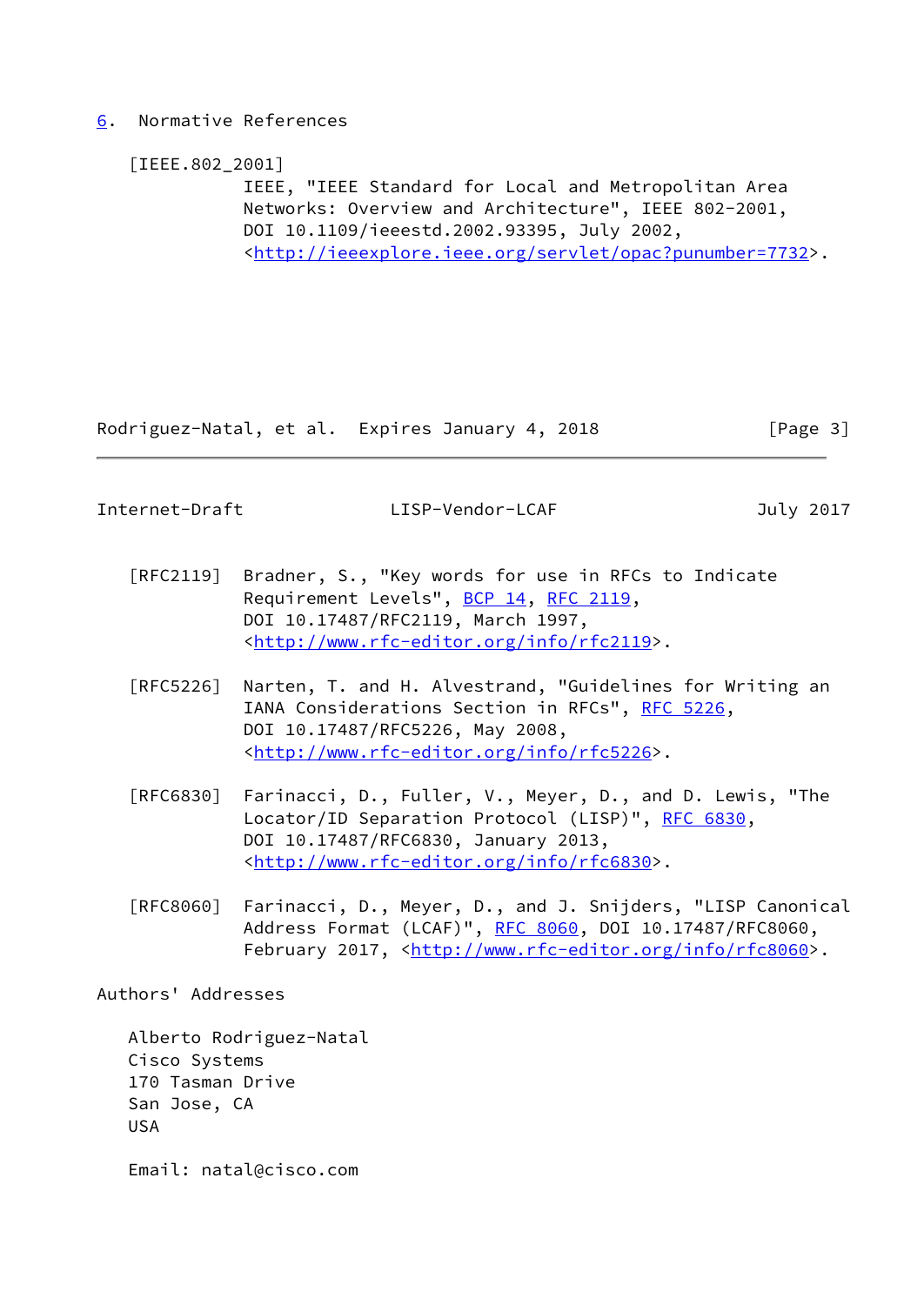Vina Ermagan Cisco Systems 170 Tasman Drive San Jose, CA USA Email: vermagan@cisco.com Anton Smirnov Cisco Systems 170 Tasman Drive San Jose, CA USA Email: asmirnov@cisco.com

Rodriguez-Natal, et al. Expires January 4, 2018 [Page 4]

Internet-Draft LISP-Vendor-LCAF July 2017

 Vrushali Ashtaputre Cisco Systems 170 Tasman Drive San Jose, CA USA

Email: vrushali@cisco.com

 Dino Farinacci lispers.net San Jose, CA USA

Email: farinacci@gmail.com